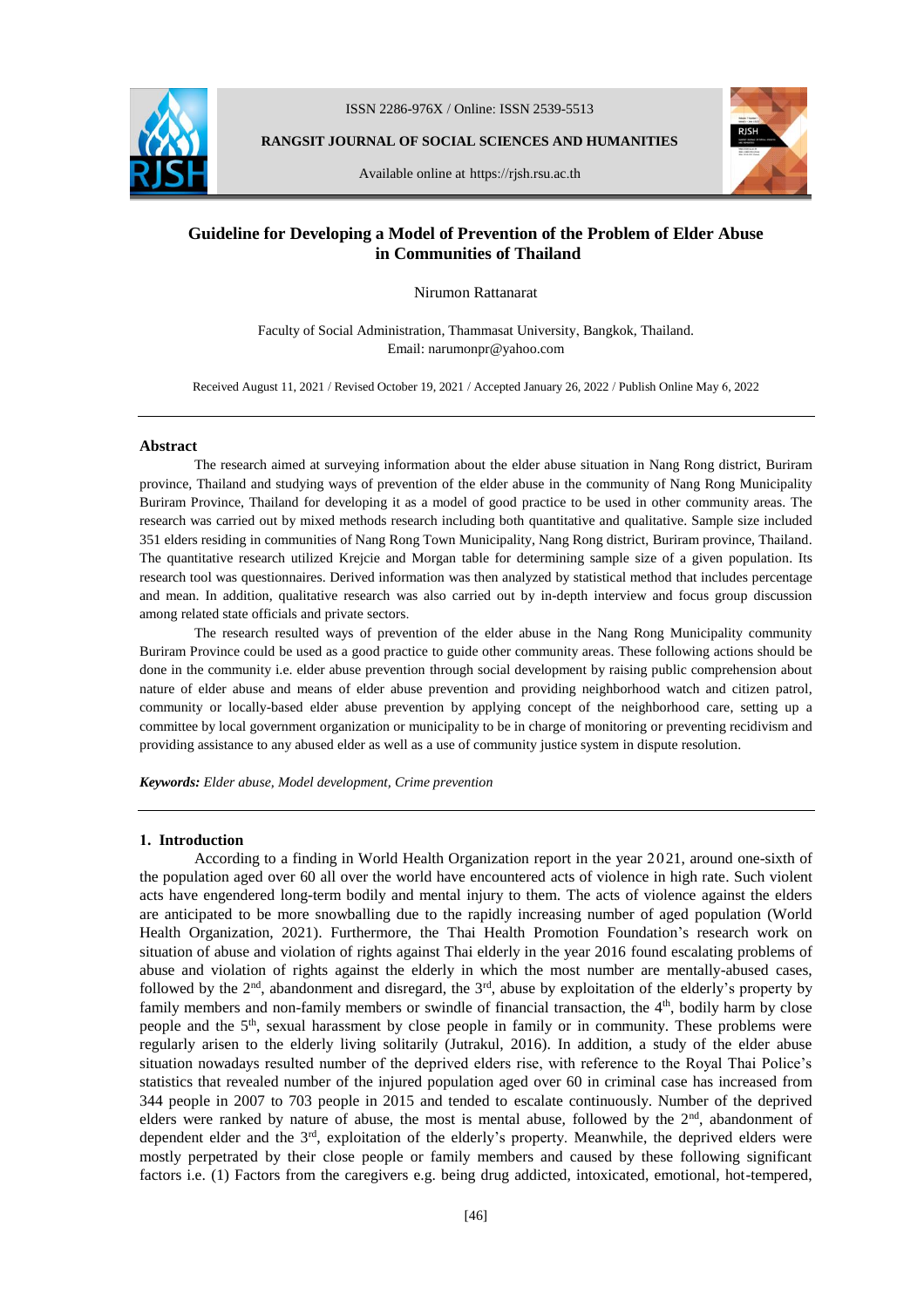easily petulant, emotionally instable and (2) Factors from the elders themselves e.g. being solitary, sick, needy, Dementia, poor and scarce of earning (Sopontammarak, 2017).

Thus, statistical information of the elder abuse in Thailand can be concluded that the elder abuse incidents has increased in every year since growing number of the elderly. The arisen abuses including mental and physical detriment, abandonment or disregard, exploitation of property and sexual harassment have usually been committed by their close people in family or in community.

In taking into consideration of this kind of incident in the provincial especially in these areas of Nang Rong district, Buriram province, a number of elder abuses have occurred as appeared in news reports published in newspaper. Most of the news are elder abuses committed by sexual harassment, bodily harm and murder by close people in family or in community as well as neglect to take care by leaving the elder solitary or otherwise to live with their child being bodily or mentally sick and unable to have self-care for example a news heading published *A daughter was shocked! Her bedridden 84-year mother raped by neighboring lustful 89-year aged man was dead by blood steam infection* (Kaosod Online, 2019), a matter of sexually abused elder detailing "on 2nd November 2018 a dreadful incident occurred in Nang Rong district, Buriram province when Mr. A (alias), 89-year neighbor committed rape to Mrs. B (alias), 84-year bedridden patient in a house, then Mrs. B was dead by blood steam infection ". A news heading published *Disabled child was fasting to have mother filled, finally becoming fatigue and dead body in the toilet*  (Thairath Online, 2019), a matter of leaving the elderly to live with bodily disabled child who was unable to take his self-care, detailing "on 22nd October 2019 in Nang Rong district, Buriram province, a person's corpse was found in a house and after questioning Ms. Chuan, his 68-year mother said that she has 2 children, the older child went to work in other province and has not been contactable for over 10 years. She has been left to live with another child who has paralyzed. Until 20<sup>th</sup> October 2018, her son hardly had food, looked fatigue. Before the incident, her son crept into toilet and did not come out. Until his head was found sank in water bin and deceased ". A news heading published *Sad news! Psychiatric daughter being unaware of mother's death, living with swollen corpse in her home for four days* (Channel 7 Online, 2019), a matter of neglect by leaving the elderly to live with child being psychiatric ill or psychiatric patient and unable to take her self-care, detailing "on 2nd October 2019 in Nang Rong district, Buriram province, a 82-year woman being sick of heart disease laid overturn and passed away in her house hall. The physician expressed opinion that the death had elapsed not less than 4 days, assumed that underlying disease relapsed abruptly together with the patient being aged person. The more saddened incident was her 46-year daughter who was psychiatric ill assigned by her older brother to take care of her mother during his departing for work in other province for several days, as every once in a while, the older brother has returned home. Until the mother passed away but the daughter did not know of her mother's death. During the time, she took care of her mother well and lived normally on daily routine in the same house.

From the aforementioned news during 2018 and 2019, dreadful incidents of elder abuses nowadays have still arisen in particular in these areas of Nang Rong district, Buriram province although certain related laws of Thailand are applicable i.e., the Penal Code and the Domestic Violence Victim Protection Act B.E. 2550 (Adulyadej, 2007) to promote family institution and punish perpetrator of the elder abuse. *(remark: analysis of this research project bases on the Domestic Violence Victim Protection Act B.E. 2550 which has still taken its effect in virtue of statutes of the Emergency Decree Amending the Family Institution Protection and Development Promotion Act B.E. 2562 B.E. 2562 (2019)).* Hence, there should be a study to explore guideline for developing a model to prevent the problem of elder abuse as an integral part of moving forward sustainably to implement policy on prevention and solution of the elder abuse in compliance with context of Thai society.

This research conducted review of several literature related to the elder abuse and prevention of the elder abuse incident. The essence of such literature review was as follows:

1. Concept of types of crime prevention: United Nations Office on Drugs and Crime (UNODC) indicated several types of crime prevention (United Nations Office on Drugs and Crime, 2010) as follows: the 1st type was crime prevention through social development comprising with social extent, education, health and training program for education that target society, community, children, youth and family at risk through process of intervening programs for augmenting knowledge and skill of crime prevention to family, school and community; the 2<sup>nd</sup> type was community or locally-based crime prevention based on attention to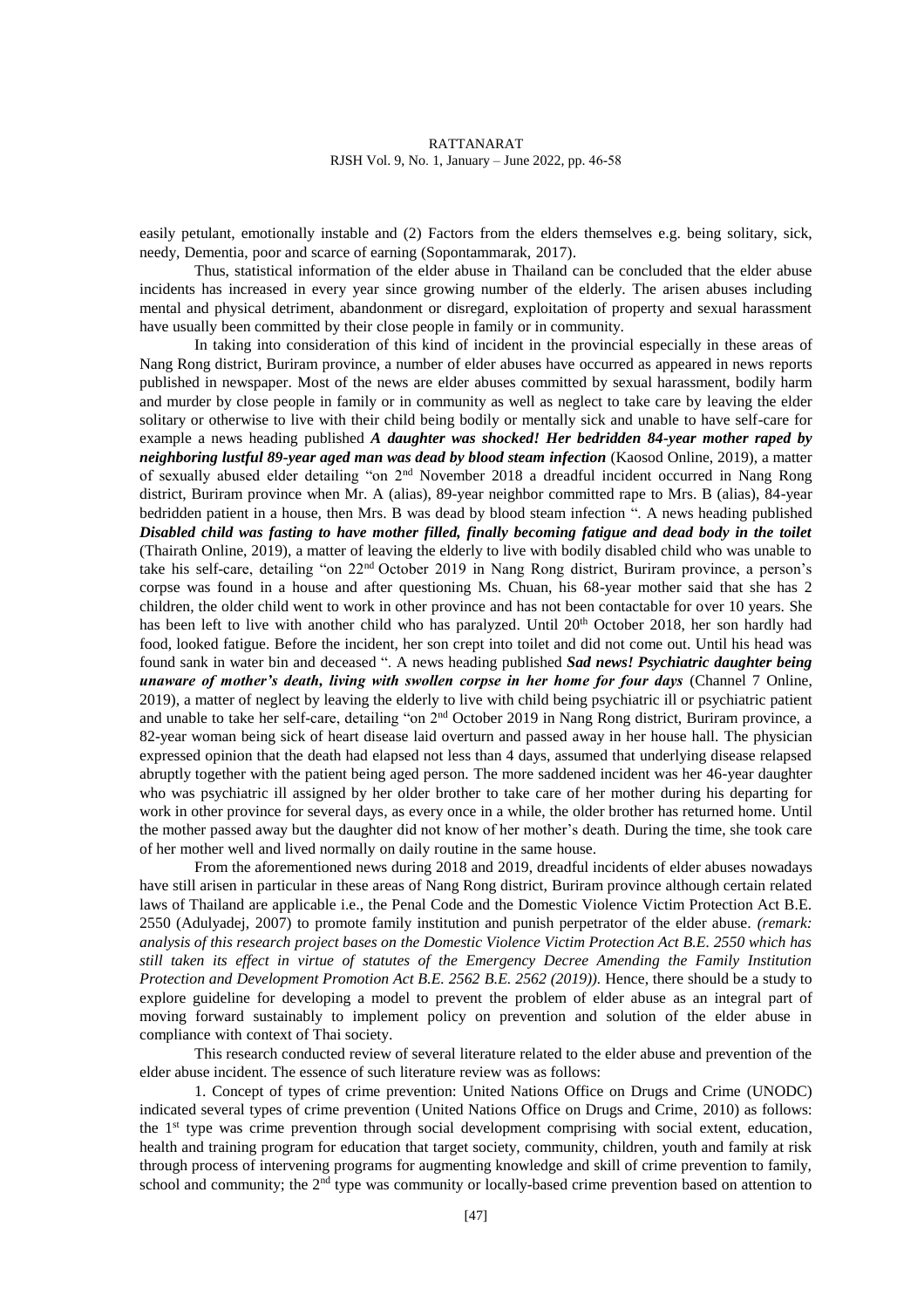areas at risk of numerous crimes instead of attention to persons by enhancing safety and security of household for dwellers in community in order to respond their needs and solve criminal acts in community and by enhancing services and social capital i.e. social network, belief, social bond through community and neighborhood approach. A concept namely "Neighborhood Care" in management which was a crime prevention by people in community cooperating one another for accomplishment by each neighbor usually kept observation at his or her proximate house. Neighborhood was a system for supporting people in the society and included social network among group of people dwelling in the same environment in benefit of mutual participation in pleasantly solving various problems (Sutheesorn, 2015).

2. Concept of community crime prevention: The US's National Institute of Justice defined "community crime prevention" concept as a strategy for making change to community infrastructure, culture, physical environment in community for diminishing crime by diversified means e.g. neighborhood watch, community policing, physical design for crime prevention, community comprehensive approach among community activities group and local government organization for solving crime problem, delinquency and disorderliness in each community (National Institute of Justice, 2020). Community activities group and Local government organization have had important role in crime prevention since it is well aware of nature of problem and statistic of crime arisen in each community, works out prevention and solution of crime through cooperation mechanism within community together with its direct duties in provision of various public services and public utilities in community and development of quality of life for well-being of people in community. Hence, these have been helpful for efficient crime prevention and solution (City of Canning, 2016).

3. Guidelines for prevention and protection of the elderly from acts of violence:

3.1 Penjan Pradubmook Sherer, Wongyai, and Charoensukployphol (2014) researched the title of Social Protection Networks: Developing social immunity for the Elderly that aimed to create knowledge on social immunity for the elderly and make recommendation and guideline for direction of the policy formulation in relation to social immunization for protection of the elderly, using mixed methods research. The sample group were 2,553 aged people in every region nationwide. The research found that any measure in policy level should include organization or specific measure of social immunization for protection of the elderly by integrating works with related stakeholders. Provisions of law should formulate duties of related professionals for instance administrative official, social worker and public health official to report awareness/eye-witnessing of or belief in occurrence of the acts of violence to relevant agencies for providing assistance. Measures in operative level should include a project of promoting value in coexisting with the elderly in family, a campaign enhancing good relationship in family, refraining from acts of violence against the elderly and encouraging community and local people to have a duty or responsibility for preventing the elderly from any hazard. In addition, a strategy and plan of actions for systematic prevention of such problem must be also provided.

3.2 Chithapo Chaimadan ( 2018) researched the title of Forms of Prevention and Solution of Violence in Communities and Local Government Organizations in Sakaeo Province that aimed to study forms and mechanism of prevention and solution of violence in communities and areas of local government organizations in Sakaeo province, using qualitative research. The key informants included executives of local government organizations, community leaders and community volunteers who experienced prevention and resolution of violence in communities and areas of local government organizations, totaling 30 people. The research found that forms and mechanism of prevention and solution of violence in communities and areas of local government organizations in Sakaeo province comprised with 4 significant elements i.e., family, community, local government organization and network and comprised with important mechanism in prevention and solution of violence i.e., participation process, creation of community harmony, creation of knowledge, coordination and co-integration of works.

# **2. Objectives**

1) To survey information about the elder abuse situation in Nang Rong district, Buriram province.

2) To study ways of prevention of the elder abuse in the community of Nang Rong Municipality Buriram Province for developing it as a model of good practice to be used in other community.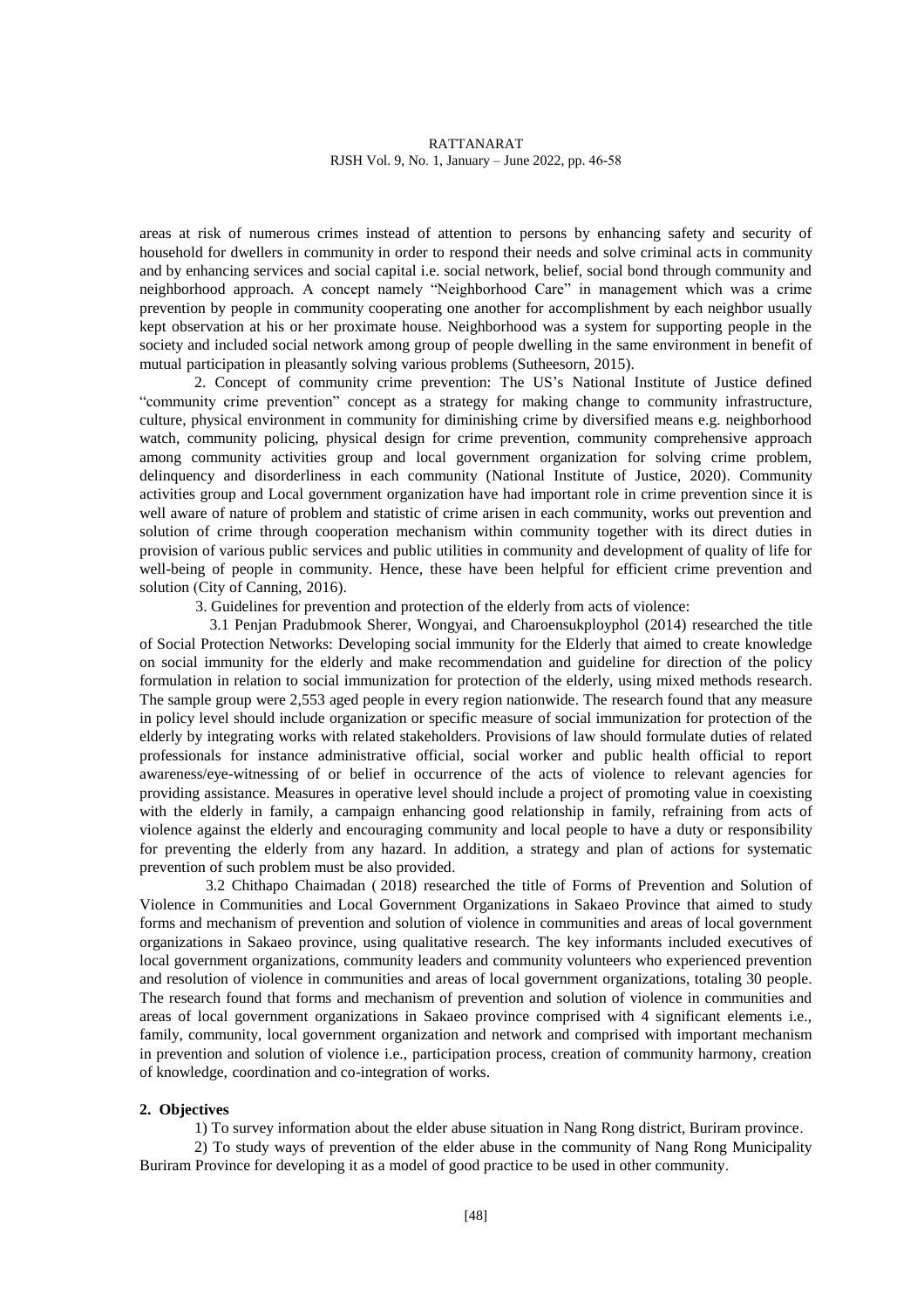## **3. Materials and Methods**

This research was carried out by mixed methods research and already accredited human research ethics by the Human Research Ethics Sub-committee of Thammasat University No. 2 Social Sciences by the following methodology.

**3.1 Quantitative research:** The population of elders in Northeast region of Thailand residing in communities of Nang Rong Town Municipality, Nang Rong district, Buriram province are 3,777 people. Sampling utilized Krejcie and Morgan table for determining sample size of population by determining sample proportion at 0.5, allowable error of 5 % with a 95 % confidence interval. As a result, sample size included 351 elders. Collection of questionnaires was done from entire 351 elders in the end. This quantitative research utilized structured questionnaires as data collection tool. The quantitative information derived from the questionnaires was then analyzed by statistical method i.e. percentage and mean through SPSS (Statistical Package for the Social Science).

#### **3.2 Qualitative research:**

2.1 Documentary research by collecting and synthesizing knowledge from academic documents, research report concerning concept and theory used in prevention and laws relating to situation and problem of the elder abuse.

2.2 Field research in communities of Nang Rong Town Municipality, Nang Rong district, Buriram province through coordination with authorities of Nang Rong Town Municipality for field data collection about the elder abuse situation in community by visiting and inquiring families that suffer from violence against the elderly problems together with study of community measures of prevention of the elder abuse.

2.3 In-Depth Interview to key informants selected by purposive sampling that included qualified people, state officials involved in crime prevention and criminal justice process, community leaders and community members connected with prevention of domestic violence in the community totaling 10 people, using semi-structured interview form as data collection tool.

2.4 Focus group discussions among state officials and people in civil society experienced knowledge and skilled in prevention of domestic violence totaling 12 people for exchange and learning one another so as to further find conclusion of good practice of efficient prevention of the problem of elder abuse.

**3 .3 Analysis and summary of the research result:** After completed collection of whole data, those data were categorized according to their content, then synthesized and analyzed through systematic interpretation. At last, the research results were summarized pursuant to the research objectives.

### **4. Results**

#### This research had the following results.

# **4.1 Information about the elder abuse situation in Nang Rong district, Buriram province**.

From survey and analysis of information by questionnaires derived entirely from 351 elders in communities of Nang Rong Town Municipality, Nang Rong district, Buriram province as of 10<sup>th</sup> January 2020, results were as follows:

1) General information of the elderly: the study found elderly population total 3,777 people, sample size of the elderly over 60 years old were 351 people, breakdown by gender for 124 males (35.3 %) and for 227 females (64.7 %), breakdown by nature of living for 18 elders (5.1 %) living solitarily and for 333 elders (94.9 %) coexisting with family members and other people, breakdown by education level to be below Bachelor's degree for 338 elders (96.3 %) and above Bachelor's degree for 13 elders (3.7 %), breakdown by status of employment for 270 employed elders (76.9 %) and for 81 unemployed elders (23.1 %), breakdown by debt burden for 140 indebted elders (39.9 %) and for 211 debt-free elders (60.1 %) as appeared in the Table below: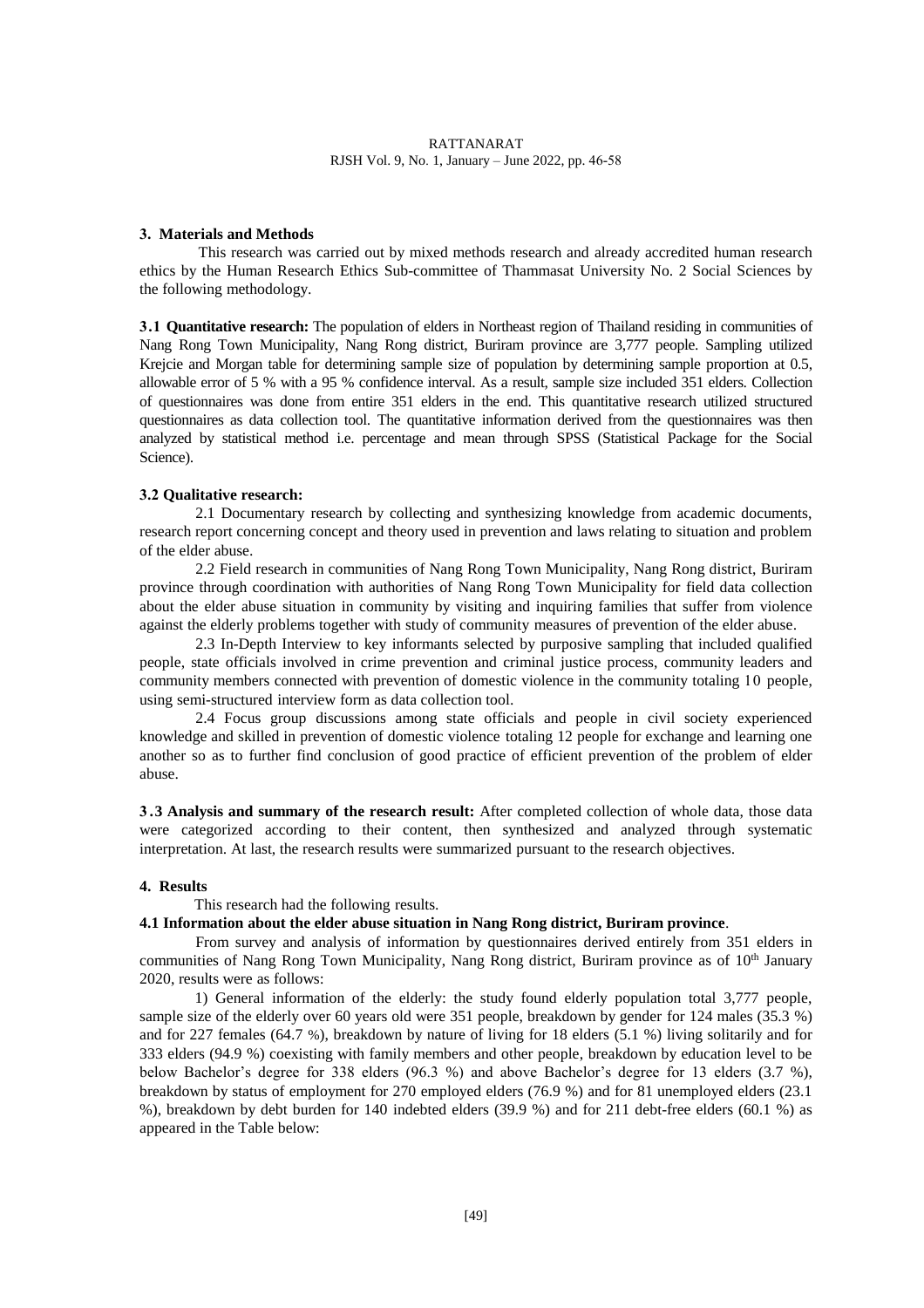| <b>RATTANARAT</b>                                  |
|----------------------------------------------------|
| RJSH Vol. 9, No. 1, January – June 2022, pp. 46-58 |

| General information of the elderly                 | Number (people) | <b>Percentage</b> |
|----------------------------------------------------|-----------------|-------------------|
| <b>Gender</b>                                      |                 |                   |
| 1) Males                                           | 124             | 35.3              |
| 2 Females                                          | 227             | 64.7              |
| <b>Nature of living</b>                            |                 |                   |
| 1) Living solitarily                               | 18              | 5.1               |
| 2) Coexisting with family members and other people | 333             | 94.9              |
| <b>Education level</b>                             |                 |                   |
| 1) Below Bachelor's degree                         | 338             | 96.3              |
| 2) Above Bachelor's degree                         | 13              | 3.7               |
| <b>Status of employment</b>                        |                 |                   |
| 1) Employed                                        | 270             | 76.9              |
| 2) Unemployed                                      | 81              | 23.1              |
| Debt burden                                        |                 |                   |
| 1) Indebted                                        | 140             | 39.9              |
| 2) Debt-free                                       | 211             | 60.1              |
|                                                    |                 |                   |

2) Assessment of physical health of the elderly: the study found 191 elders (54.4 %) being well self-reliance, 150 elders (42.7 %) being moderate self-reliance (homebound) and 10 elders (2.9 %) being incapable of self-reliance (bedridden), also found 222 elders (63.2 %) being sick and 129 (36.8 %) being disease-free elders, and also the disease found the most in 115 elders (52.5 %) being diabetes, followed by 54 elders (24.7 %) being hypertension and followed by 23 elders (10.5 %) getting heart disease as appeared in the Table below:

| Physical health of the elderly                  | Number (people) | Percentage |
|-------------------------------------------------|-----------------|------------|
| Capability of doing daily routine               |                 |            |
| 1) Being well self-reliance                     | 191             | 54.4       |
| 2) Being moderate self-reliance (homebound)     | 150             | 42.7       |
| 3) Being incapable of self-reliance (bedridden) | 10              | 2.9        |
| <b>Sickness</b>                                 |                 |            |
| 1) Being sick                                   | 222             | 63.2       |
| 2) Disease-free                                 | 129             | 36.8       |
| Current disease (top 3 ranking)                 |                 |            |
| 1) Diabetes                                     | 270             | 76.9       |
| 2) Hypertension                                 | 81              | 23.1       |
| 3) Heart disease                                | 23              | 10.5       |

**Table 2** Assessment of physical health of the elderly

3) Assessment of mental health of the elderly: the study found 64 elders (18.2 %) having better mental health than common people, 191 elders (54.4 %) having mental health equivalent to common people and 96 elders (27.4 %) having worse mental health than common people, also found 14 elders (4.0 %) at risk or tended to be depressive disorder and 337 elders (96.0 %) being normal, not depressive disorder as appeared in the Table below: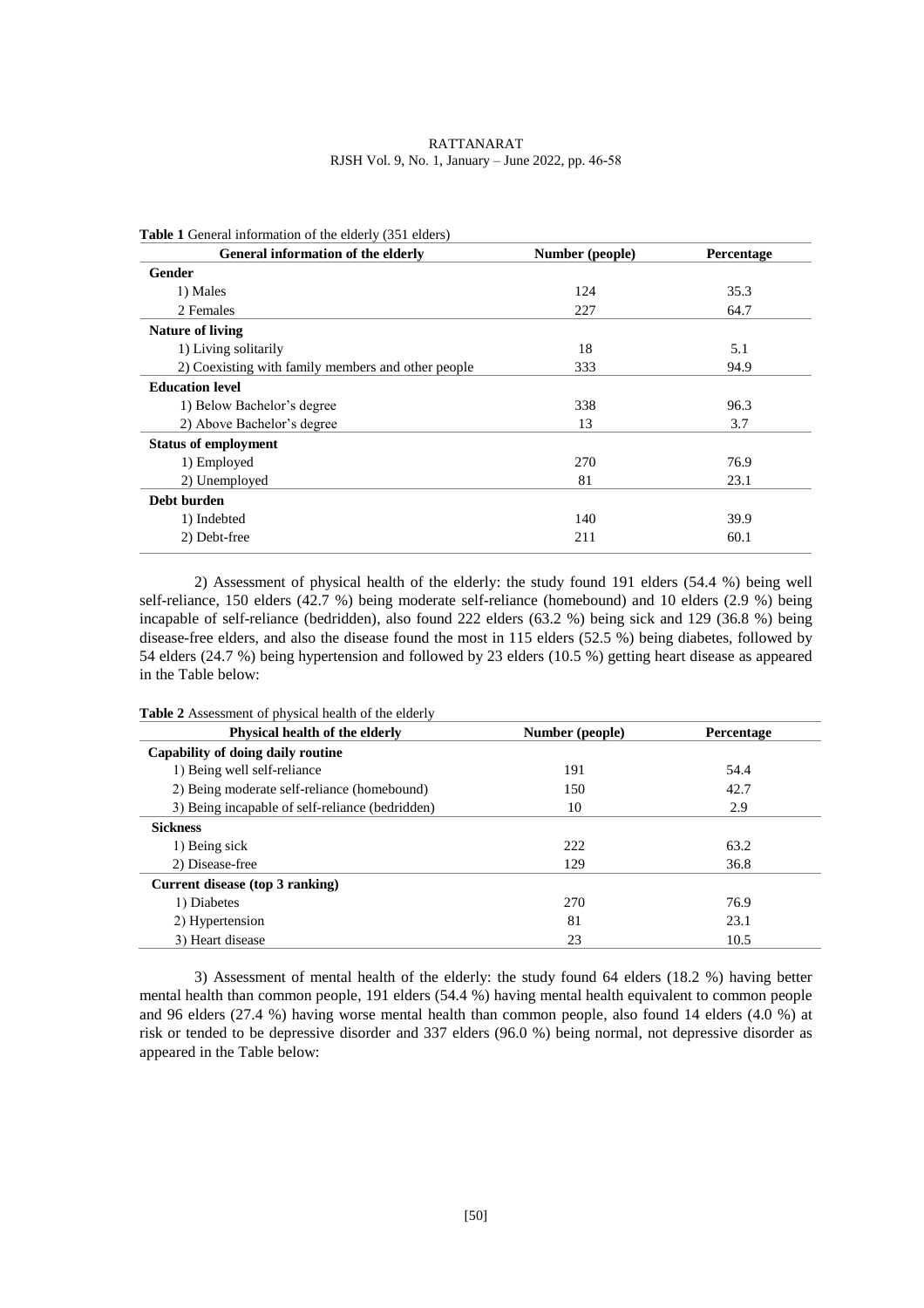| <b>Table 5</b> Assessment of memal nearly of the elderly |                 |                   |
|----------------------------------------------------------|-----------------|-------------------|
| Mental health of the elderly                             | Number (people) | <b>Percentage</b> |
| Level of mental health                                   |                 |                   |
| 1) Having better mental health than common people        | 64              | 18.2              |
| 2) Having mental health equivalent to common people      | 191             | 54.4              |
| 3) Having worse mental health than common people         | 96              | 27.4              |
| Risk or trend to be depressive disorder                  |                 |                   |
| 1) Being at risk or tended to be depressive disorder     | 14              | 4.0               |
| 2) Normal and not being depressive disorder              | 337             | 96.0              |

**Table 3** Assessment of mental health of the elderly

4) Assessment of relationship in family and community of the elderly during the past one year: the study found 269 elders (76.6 %) whose family having good relationship 82 elders (23.4 %) whose family having unpleasant relationship, also found 130 elders (37 %) participating in community activity or elderly club and 221 elders (63 %) never participated in community activity or elderly club as appeared in the Table below:

| Relationship in family and community of the elderly      | Number (people) | <b>Percentage</b> |
|----------------------------------------------------------|-----------------|-------------------|
| <b>Relationship in family</b>                            |                 |                   |
| 1) Whose family having good relationship                 | 269             | 76.6              |
| 2) Whose family having unpleasant relationship           | 82              | 23.4              |
| Participation in community activity or elderly club      |                 |                   |
| 1) Participating in community activity or elderly club   | 130             |                   |
| 2) Never participated community activity or elderly club | 221             | 63                |

5) Assessment of home safety of the elderly: the study found 347 elders (98.9 %) living in appropriate/safe house and merely 4 elders (1.1 %) living in inappropriate/unsafe house. Moreover, the elders had their opinion on safety of life and property in community, 325 elders (92.6 %) viewing more safety and 26 elders (7.4 %) viewing moderate safety as appeared in the Table below:

| Home safety of the elderly                          | Number (people) | <b>Percentage</b> |
|-----------------------------------------------------|-----------------|-------------------|
| Nature of house where the elderly living in         |                 |                   |
| 1) Living in appropriate/safe house                 | 347             | 98.9              |
| 2) Living in inappropriate/unsafe house             | 4               |                   |
| Opinion on safety of life and property in community |                 |                   |
| 1) Viewing more safety                              | 325             | 92.6              |
| 2) Viewing moderate safety                          | 26              | 7.4               |

**Table 5** Assessment of home safety of the elderly

6) Assessment of experience, perception or eyewitness of the elder abuse in community during the past one year: the researcher categorized assessment pursuant to nature of the elder abuse into these following 5 types:

6.1) The abuse by abandonment and neglect: the survey found the elders have experienced, perceived, eye-witnessed the elder abuse by abandonment and neglect, the most were incidents of leaving the elder solitary by 23 elders (6.6 %), the second sequence were incidents of leaving the elderly to bring up grandchild by 15 elders (4.3 %) and the least were incidents of failure to provide financial support for maintenance by 12 elders (3.4 %).

6.2) Emotion and mental abuse: the survey found the elders have experienced, perceived, eyewitnessed the emotion and mental abuse, the most were incidents of verbal abuse causing sorrow and resentment by 18 elders (5.1 %), the second sequence were incidents of disobedience/inattention by 17 elders (4.8 %) and the least were incidents of scolding and reproaching by 11 elders (3.1 %).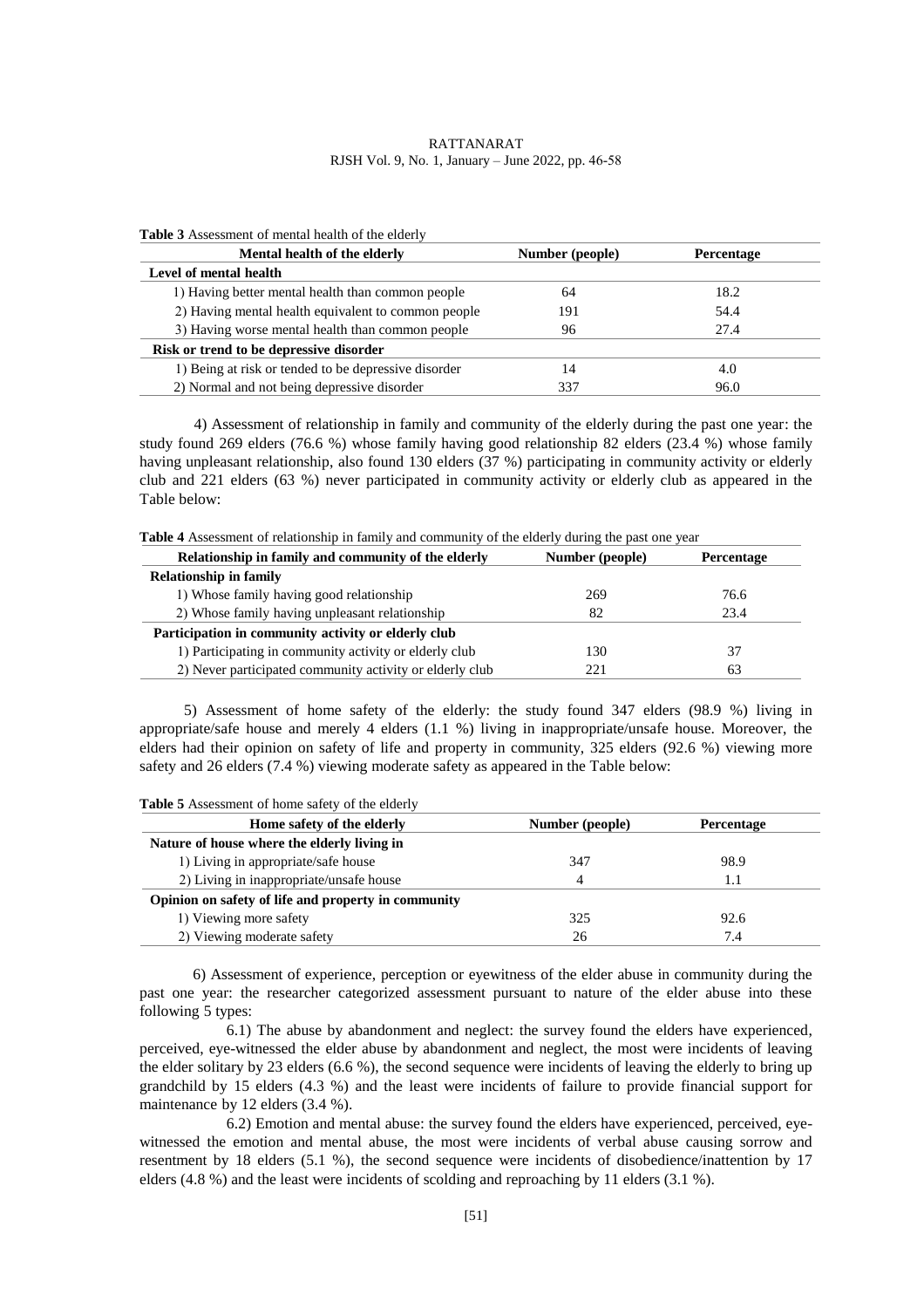6.3) Physical abuse: the survey found the elders have experienced, perceived, eye-witnessed the physical abuse, the most were incidents of throwing stuff hitting body by 10 elders (2.8 %), equivalent to incidents of injury by bodily harm until going to physician/hospital by 10 elders (2.8 %), and the least were incidents of slapping, beating, kicking, pushing or crashing, striking and strangling by 9 elders (2.6 %).

6.4) The abuse by financial and property exploitation: the survey found the elders have experienced, perceived, eye-witnessed the abuse by financial and property exploitation, the most were incidents of borrowing without repayment by 14 elders (4 %), equivalent to incidents of disregard after property apportion by equal 14 elders (4 %), the second sequence were incidents of extorting money from the elderly by equal 10 elders (2.8 %), equivalent to incidents of representing to receive the elderly allowance but the elderly did not receive it or not in full amount by equal 10 elders (2.8 %).

6.5) The sexual abuse: the survey found the elders have experienced, perceived, eyewitnessed the sexual abuse, the most were incidents of sexual harassed by words, demeanor or googling by 2 elders (0.6 %), the second sequence were incidents of being harm due to denial of sexual intercourse by 1 elder (0.3 %) as appeared in the Table below:

| Experience, perception or eye-witness of the elder abuse             | Number (people) | Percentage |
|----------------------------------------------------------------------|-----------------|------------|
| The abuse by abandonment and neglect                                 |                 |            |
| 1) Leaving the elder solitary                                        | 23              | 6.6        |
| 2) Leaving the elderly to bring up grandchild                        | 15              | 4.3        |
| 3) Failure to provide financial support for maintenance              | 12              | 3.4        |
| <b>Emotion and mental abuse</b>                                      |                 |            |
| 1) Verbal abuse causing sorrow and resentment                        | 18              | 5.1        |
| 2) Disobedience/inattention                                          | 17              | 4.8        |
| 3) Scolding and reproaching                                          | 11              | 3.1        |
| <b>Physical abuse</b>                                                |                 |            |
| 1) Throwing stuff hitting body                                       | 10              | 2.8        |
| 2) Injury by bodily harm until going to physician/hospital           | 10              | 2.8        |
| 3) Slapping, beating, kicking, pushing or crashing, striking and     | 9               | 2.6        |
| strangling                                                           |                 |            |
| The abuse by financial and property exploitation                     |                 |            |
| 1) Borrowing without repayment                                       | 14              | 4          |
| 2) Disregard after property apportion                                | 14              | 4          |
| 3) Extorting money from the elderly                                  | 10              | 2.8        |
| 4) Representing to receive the elderly allowance but the elderly did | 10              | 2.8        |
| not receive it or not in full amount                                 |                 |            |
| The sexual abuse                                                     |                 |            |
| 1) Sexual harassed by words, demeanor or googling                    | 2               | 0.6        |
| 2) Being harm due to denial of sexual intercourse                    |                 | 0.3        |

**Table 6** Assessment of experience, perception or eye-witness of the elder abuse in community during the past one year

7) As to opinion on request for other people's assistance when being abused and suggestion for measures of prevention of the elder abuse, the researcher categorized assessments into 2 following types.

7.1) Assessment of request for other people's help when the abuse arises and of helper: the survey found that most of all abused elders, 339 elders (96.6 %) having never requested for other people' help and merely 12 elders (3.4 %) used to request for help. The persons whom the elders requested for help include 7 police officials (58.3 %) and 5 community chairmen/community leaders (41.7 %).

7.2) Assessment of suggestions for measures of prevention of the elder abuse: the survey found that the elders had suggestions for measures of prevention of the elder abuse in top three sequences i.e. officers disseminating knowledge and advice by 22 elders (52.4 %), related agencies providing care and assistance by 8 elders (19 %) and campaign to raise conscious mind of abstaining from leaving the elder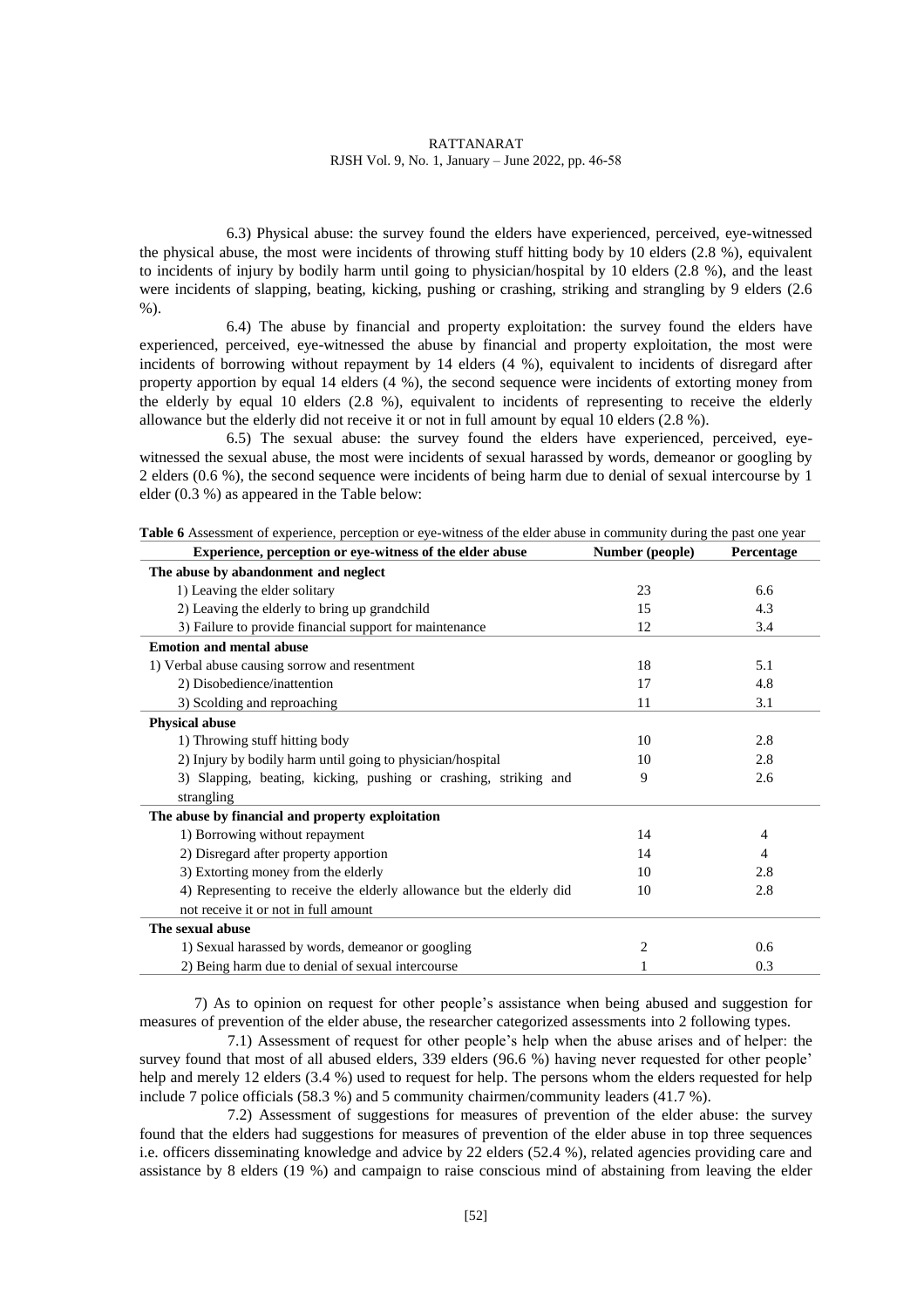solitary and of notifying competent officers of the elder abuse by 5 elders (11.9 %) as appeared in the Table below:

| Table 7 Opinion on request for other people's assistance when being abused and on measures of prevention |  |  |  |  |
|----------------------------------------------------------------------------------------------------------|--|--|--|--|
| of the elder abuse                                                                                       |  |  |  |  |

| Request for other people's assistance when being abused and on measures of | <b>Number</b> | Percentage |
|----------------------------------------------------------------------------|---------------|------------|
| prevention of the elder abuse                                              | (people)      |            |
| Request for other people's assistance when being abused                    |               |            |
| $(1)$ Never                                                                | 339           | 96.6       |
| $(2)$ Ever                                                                 | 12            | 3.4        |
| The persons whom the elders requested for help                             |               |            |
| police officials                                                           |               | 58.3       |
| (2) community chairmen/community leaders                                   | 5             | 41.7       |
| suggestions for measures of prevention of the elder abuse                  |               |            |
| (1) Officers disseminating knowledge and advice                            | 22            | 52.4       |
| Related agencies providing care and assistance                             | 8             | 19         |
| (3) Campaign to raise conscious mind of abstaining from leaving the elder  | 5             | 11.9       |
| solitary and of notifying competent officers of the elder abuse            |               |            |

# **4.2 Actions to prevent the problem of elder abuse of the Nang Rong Municipality Community, Buriram Province.**

As regards the researcher's study of academic documents, research reports and related laws in association with field research to survey and study about actions relating to care and prevention of the elder abuse incidents in Nang Rong Town Municipality as well as in-depth interview to key informants selected by purposive sampling that included qualified people, state officials involved in crime prevention and criminal justice process for 5 people, community leaders and community members connected with prevention of domestic violence in the community for 5 people, totaling 10 people together with one session of focus group discussion among state officials i.e. two officials of Nang Rong Town Municipality, two officials of Provincial Social Development Office, Ministry of Social Development and Human Security, one official of Sub-district Health Promoting Hospital (SHPH) and people sector i.e. one village health volunteers (VHV), one elderly home care volunteer (EHCV), chairman and member of elderly club of Nang Rong Town Municipality for three persons, one folk philosopher and one abbot of Mai Rae Rai Thong Temple, total number of 12 people, accordingly, the researcher could be processing lesson leant to guide by these following actions.

Thus, for prevention of the elder abuse in area of Nang Rong district, Buriram province, a model of moving forward to this inevitably needs the local government organization i.e. Nang Rong Town Municipality acting as the lead agency for operations. In addition, Nang Rong Town Municipality will set up the elder abuse monitor committee in local level to be included in the municipality development plan for working out with every related part in community i.e. community chairman, committee members, folk philosopher, village health volunteers (VHV), elderly home care volunteers (EHCV), abbot of Mai Rae Rai Thong Temple so as to take several actions e.g. patrol and visit elders in community, create geo-social map to be included in database of the elderly' living places in community, monitor incident, provide assistance by focusing on any elder who faces this kind of problem or takes risk of abuse e.g. elder in family having drug-addicted or liquor-addicted offspring or elder having dementia or sickness requiring special monitor. As soon as any elder is abused, any Committee member usually rushes to provide basic help and makes referral to related state agency for further protection and assistance. The aforesaid operations of Nang Rong Town Municipality, several good practices can be learnt to develop a model of prevention of the elder abuse i.e. to emphasis on promoting mechanism in family and community levels to have knowledge and skill of administration and provision of various activities to enable efficient prevention and solution of the elder abuse arisen in community. There should have these following operations in community.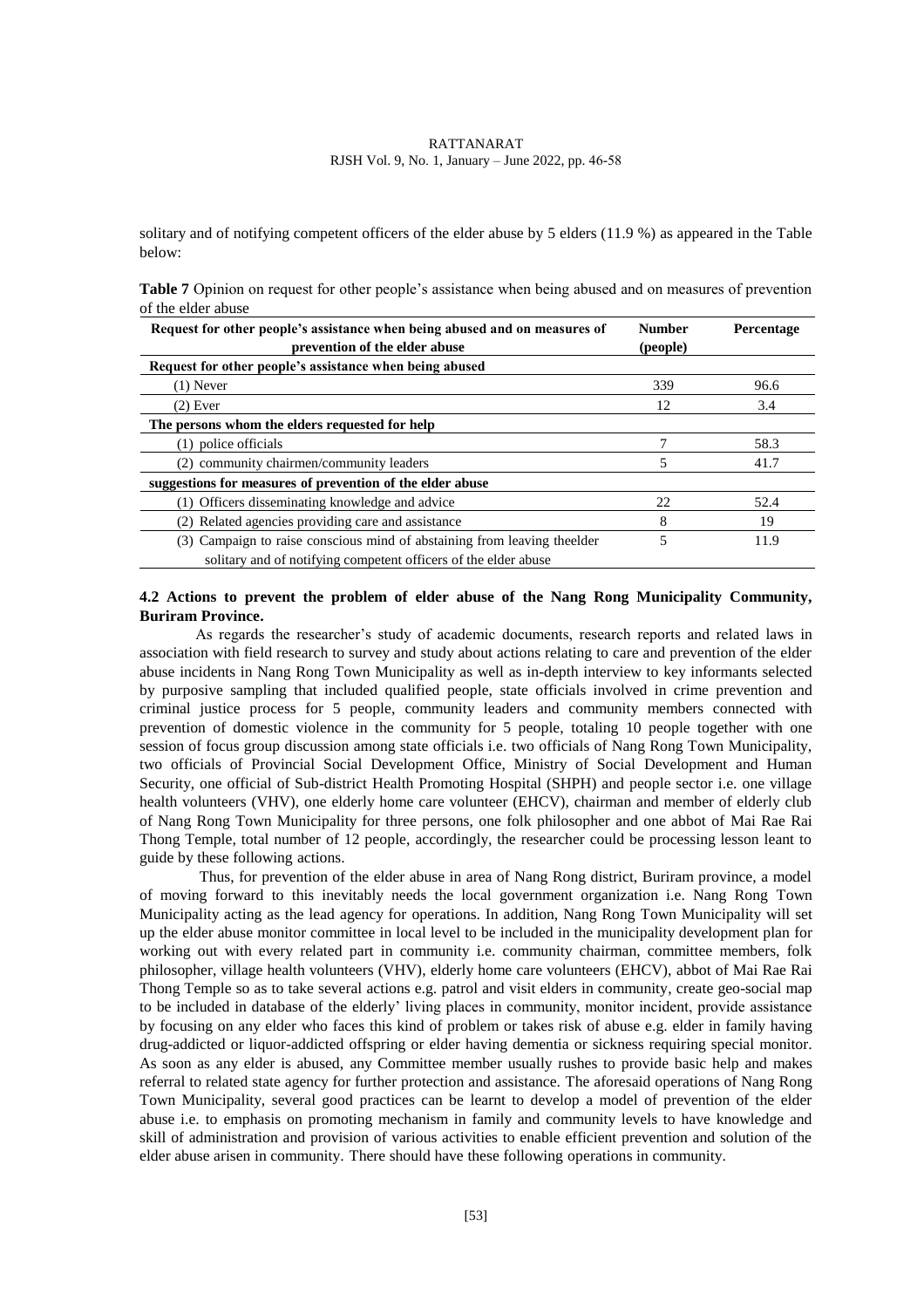## 4.2.1 Elder abuse prevention through social development

The study resulted elder abuse prevention through social development that can be done in 2 methods i.e. first, educating the public for accurate comprehension about nature and means of elder abuse prevention and second, providing neighborhood watch and citizen patrol as appeared in the following details.

1) Educating the public for accurate comprehension about nature and means of elder abuse prevention: education in this regard should be provided to community members, mainstay of elderly club, local volunteers and family members especially nature and means of elder abuse prevention which derived from the result of survey in the areas. Education for accurate comprehension about meaning, form and nature of the elder abuse, preventing and solving problems arisen in family and community and channel for reporting of the elder abuse incident in community for raising people's awareness in community towards the elder abuse in their own community and being enthusiastic to jointly solving such problems. Thus, these materials and activities in various forms should be provided e.g.

- Campaign signages to raise realization of preventing the elder abuse in communities e.g. various Vinyl signages or brochures for dissemination of information to the public by posting in several easily noticeable areas e.g. municipality office, public road, common area of the community and temple area;

- Training session to disseminate various knowledge for preventing the elder abuse e.g. positive communication in family, stress management, practice to lessen violence or abuse in family, training relatives who will be caregiver for raising awareness and comprehension in livelihood of the elderly;

- Activities aiming to implant conscious mind of abstaining from the elder abuse e.g. activities for children and juveniles in educational institute and school in some areas of the communities by targeting to teach pupils who are offspring of the elderly in community, integrating such activities in various learning essences in lesson, activities for temple and Buddhist monks in implanting the conscious mind of people in community e.g. in Mai Rae Rai Thong temple in Nang Rong district, Buddhist monks have had role in teaching or giving a sermon, as means of prevention of the elder abuse in another way.

2) Neighborhood watch and citizen patrol: this is a measure of prevention of the elder abuse by monitor through arrangement of neighbor patrol for inspection and surveillance one another and increment of the communities' capacity to diminish risk of crime by various volunteers in each community e.g. village health volunteers (VHV), elderly home care volunteers (EHCV) or called caregiver as well as community members who were neighbors by helping keep watch abnormality in proximate area are able to report the police official or community leader or volunteer in these areas to access the incident place for help or provision of committee or various volunteer teams for keeping watch in community. In communities of Nang Rong Town Municipality, Nang Rong district, Buriram province, there was a network of community leader and various community volunteers working out together to be the monitor committee in local level in informal manner. The committee has applied community volunteers and public health volunteers to keep surveillance and monitor in connection with various state agencies e.g. Sub-district Health Promoting Hospital (SHPH), local police station, school, children and youth council, shelter for children and families and Buriram province office of social development and human security as well as participation of Buddhist monks in the areas.

#### 4.2.2 Community or locally-based elder abuse prevention.

Operation of community or locally-based elder abuse prevention in these areas of Nang Rong Town Municipality utilized a concept namely "Neighborhood Care" in management which was a elder abuse prevention by people in community cooperating one another for accomplishment by each neighbor usually kept observation at his or her proximate house (Sutheesorn, 2015). This concept emphasized on functioning of persons and institutions in community by building up an informal care system in community together with good relationship among community members and good neighbor to help take care of the elderly within community. Neighborhood was a system for supporting people in the society and included social network among group of people dwelling in the same environment in benefit of mutual participation in pleasantly solving various problems. The concept of neighborhood care comprised with 3 objectives as follows: (Yordpetch, 2017)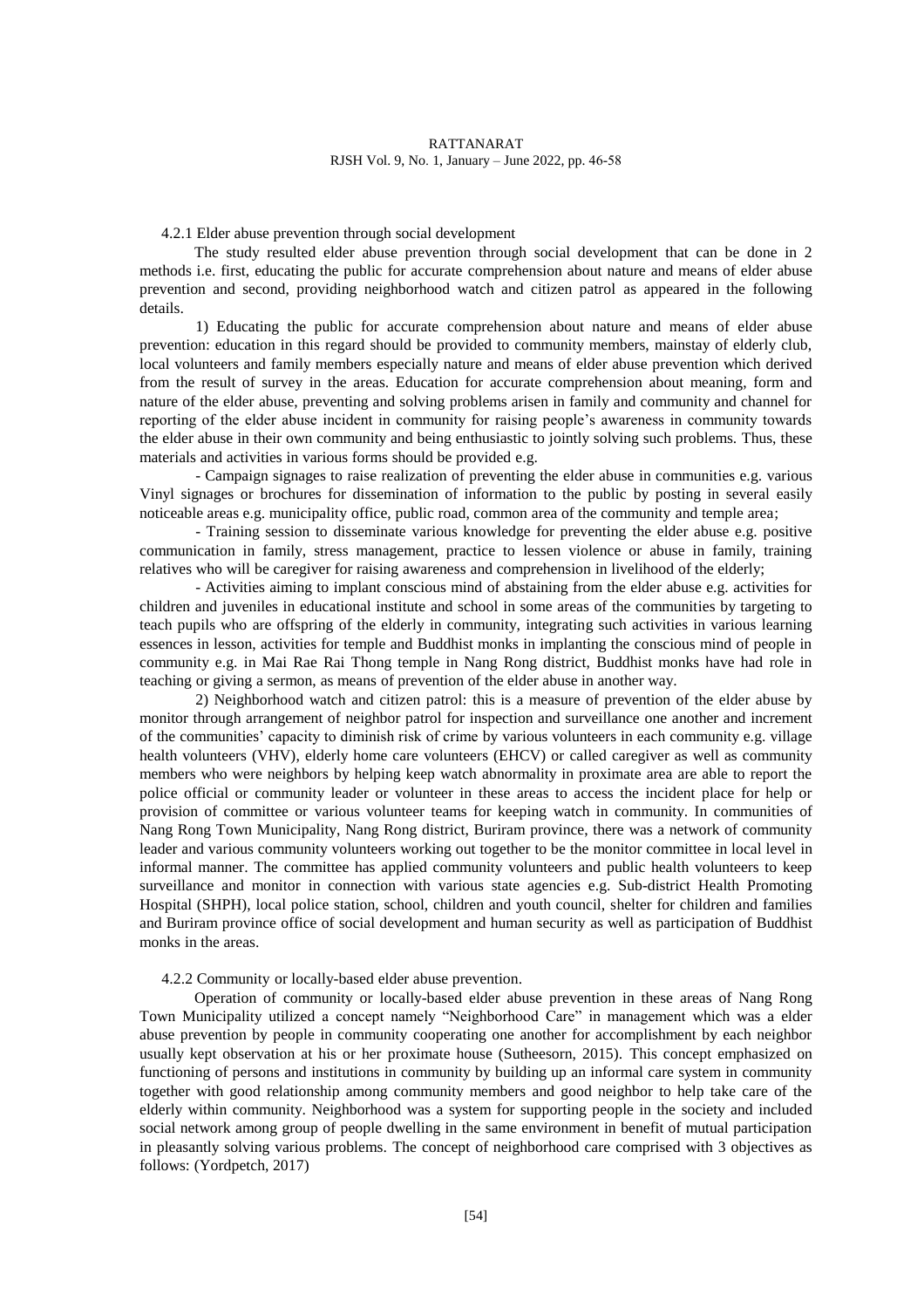1) To build mutual good relationship among people dwelling in the same community or having intimacy;

2) To engender help and support one another in normal time and emergency time in particular those who disconnect with network of family and relatives and

3) To utilize intimacy to access existing problem and situation rapidly prior to assistance from other sources

In communities of Nang Rong Town Municipality, Nang Rong district, Buriram province, there was establishment of the elderly club for performing activities of home visit to address the elders who were sick and lived alone by promoting potential elderly to become volunteer taking care of those who have faced problem (friend visits friend), aiming to help the elders who was lack of care or abandoned or leaving the elder solitary or with child in school age or pre-school age because of economic problem, more expenses than earning, the elders' offspring working out of the areas. As a part of neighborhood care, Buddhist monks have had role in monitoring people in community of Mai Rae Rai Thong temple during receiving food offerings and dharma talk in the morning by querying about livelihood of people in community. Neighbor usually let the monk know about problem or abnormality of his or her neighbor who was elderly or family members. Aside from informing community chairman or community mainstay, such neighbor would also let the monk know and consequently the monk would visit people in community who faced problem or abnormality for mental support or inform community health volunteer for taking care or follow-up.

4.2.3 Setting up the elder abuse monitor committee or prevention of recidivism.

This operation is to monitor the elder abuse incident by targeting the elders who were at risk in the areas e.g. the elder co-existed with family member having psychiatric symptom or drug addicted, alcoholic, the elder having record of being harmed or abused anyway by family member or others and having health problem as bedridden patient that might face abuse in various forms. This monitor project may set up specific organization, committee or working group to carry out active inspection and visit the elders in these areas being at risk of abuse and set up a coordination center, community common area for providing help to the domestic violence survivor by counseling, mutual exchange and learning, referral to multi-disciplinary team or related state agencies for further assistance (Rattanarat & Siripatthanakosol, 2019). At present, in communities of Nang Rong Town Municipality, Nang Rong district, Buriram province, setting up a monitor committee in local area is being on process and such committee will comprise with chairman, deputy chairman and secretary selected from community member having volunteer mind to join the operation. Nang Rong Town Municipality will act as the escort giving advice and guidance in operation. Such committee will carry out occasional home visit to elders on regular basis which is helpful not only to keep watch or observation on sickness and livelihood of such elders but also to coordinate with various volunteer, police officials, local officials or other officers of public sector in order to help restrain family member or people in nearby community committing the elder abuse, as it is prevention of the elder abuse incident in another way.

### **5. Discussion**

The study found ways of prevention of the elder abuse in the community of Nang Rong Municipality Buriram Province can be learnt for developing a model of good practice to be used in other community for the elder abuse prevention i.e. to emphasis on promoting mechanism in family and community levels to have knowledge and skill of administration and provision of various activities to enable efficient prevention and solution of the elder abuse arisen in community. There should have these following operations in community.

#### **5.1 Elder abuse prevention through social development** as appeared in the following details.

1) Education about elder abuse and elder abuse prevention: education in this regard should be provided to community members especially nature and means of elder abuse prevention. Thus, these materials and activities in various forms should be provided e.g. Campaign signages to raise realization of preventing the elder abuse in communities., Training session to disseminate various knowledge for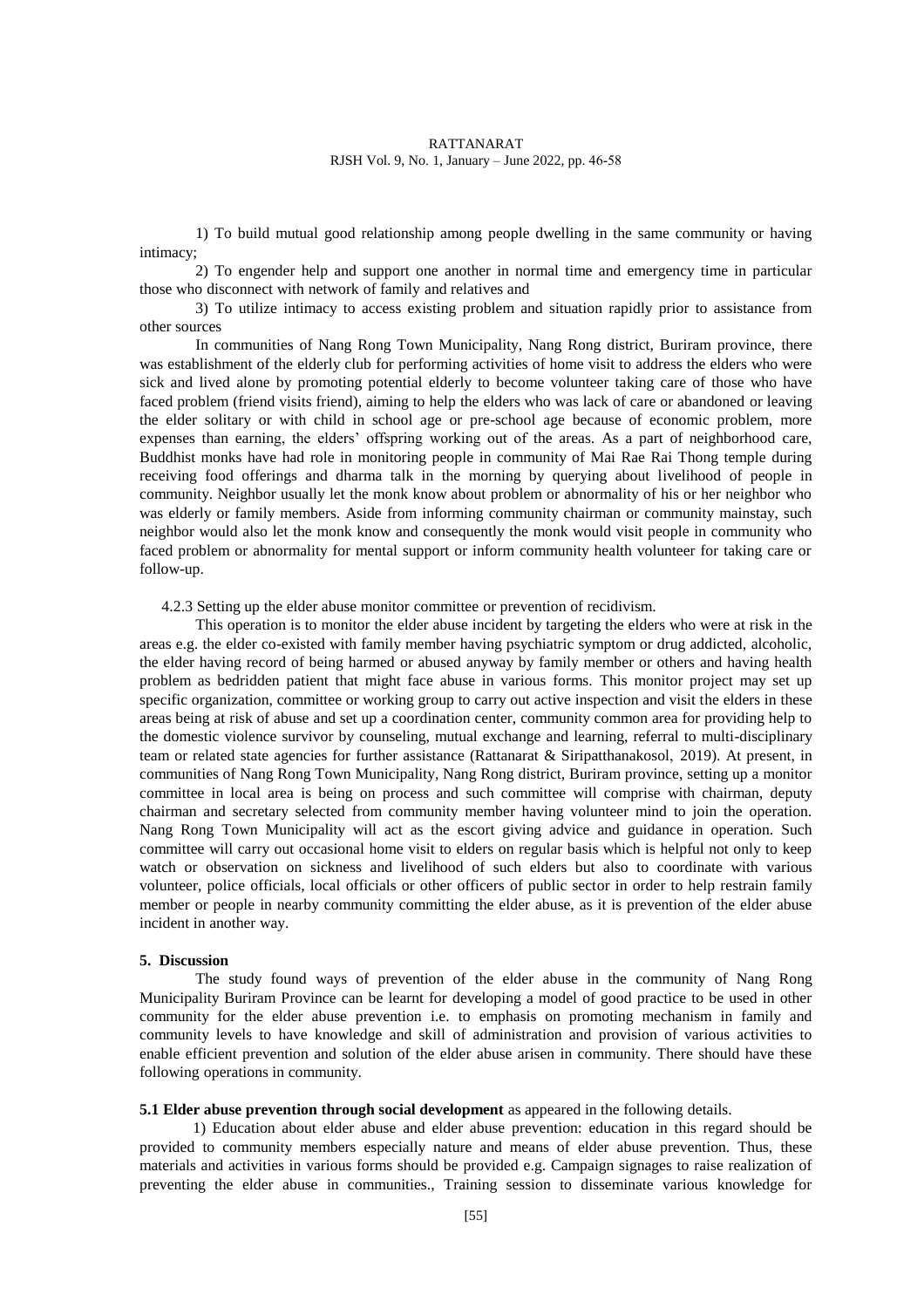preventing the elder abuse and Activities aiming to implant conscious mind of abstaining from the elder abuse.

2) Neighborhood watch and citizen patrol: this is a measure of prevention of the elder abuse by monitor through arrangement of neighbor patrol for inspection and surveillance one another and increment of the communities.

This result of the study is consistent with United Nations Office on Drugs and Crime (UNODC) indicated that concept and forms of crime prevention by crime prevention through social development that target society, community, children, youth and family at risk through process of intervening programs for augmenting knowledge and skill of crime prevention to family, school and community (United Nations Office on Drugs and Crime, 2010).

#### **5.2 Community or locally-based elder abuse prevention:**

The establishment of the elderly club is based on attention to areas at risk of numerous crimes instead of attention to persons by enhancing safety and security of household for dwellers in community in order to respond their needs and solve criminal acts in community and by enhancing services and social capital i.e. social network, belief, social bond through community and neighborhood approach. This result consistent with a concept namely "Neighborhood Care" in management which was a crime prevention by people in community cooperating one another for accomplishment by each neighbor usually kept observation at his or her proximate house. This concept emphasized on functioning of persons and institutions in community by building up an informal care system in community together with good relationship among community members and good neighbor to help take care of the elderly within community. Neighborhood was a system for supporting people in the society and included social network among group of people dwelling in the same environment in benefit of mutual participation in pleasantly solving various problems (Sutheesorn, 2015). This way was also in compliance with Sherer et al research title of Social Protection Networks: Developing social immunity for the Elderly that resulted measures in operative level would be able to prevent acts of violence against the elderly by encouraging community and local people to have a duty or responsibility for preventing the elderly from any hazard and by providing a strategy and plan of actions for systematic prevention of the elder abuse (Sherer, Wongyai, & Charoensukployphol, 2014).

#### **5.3 Setting up the elder abuse monitor committee or prevention of recidivism**

This monitor project may set up specific organization, committee or working group to carry out active inspection and visit the elders in these areas being at risk of abuse and set up a coordination center, community common area for providing help to the domestic violence survivor by counseling, mutual exchange and learning, referral to multi-disciplinary team or related state agencies for further assistance. This result was consistent with Chithapo Chaimadan's research title of Forms of Prevention and Solution of Violence in Communities and Local Government Organizations in Sakaeo Province that resulted important mechanism in prevention and solution of violence i.e., participation process, creation of community harmony, creation of knowledge, coordination and co-integration of works (Chaimadan, 2018) and was also consistent with concept of "community crime prevention" of US's National Institute of Justice as a use of strategies making change to community infrastructure, culture, physical environment in community for diminishing crime by diversified means e.g. community comprehensive approach among community activities group and local government organization for solving crime problem, delinquency and disorderliness in each community (National Institute of Justice, 2020). Furthermore, community activities group and local government organization have had important role in crime prevention since it is well aware of nature of problem and statistic of crime arisen in each community, works out prevention and solution of crime through cooperation mechanism within community together with its direct duties in provision of various public services and public utilities in community and development of quality of life for well-being of people in community. Hence, these have been helpful for efficient crime prevention and solution (City of Canning, 2016).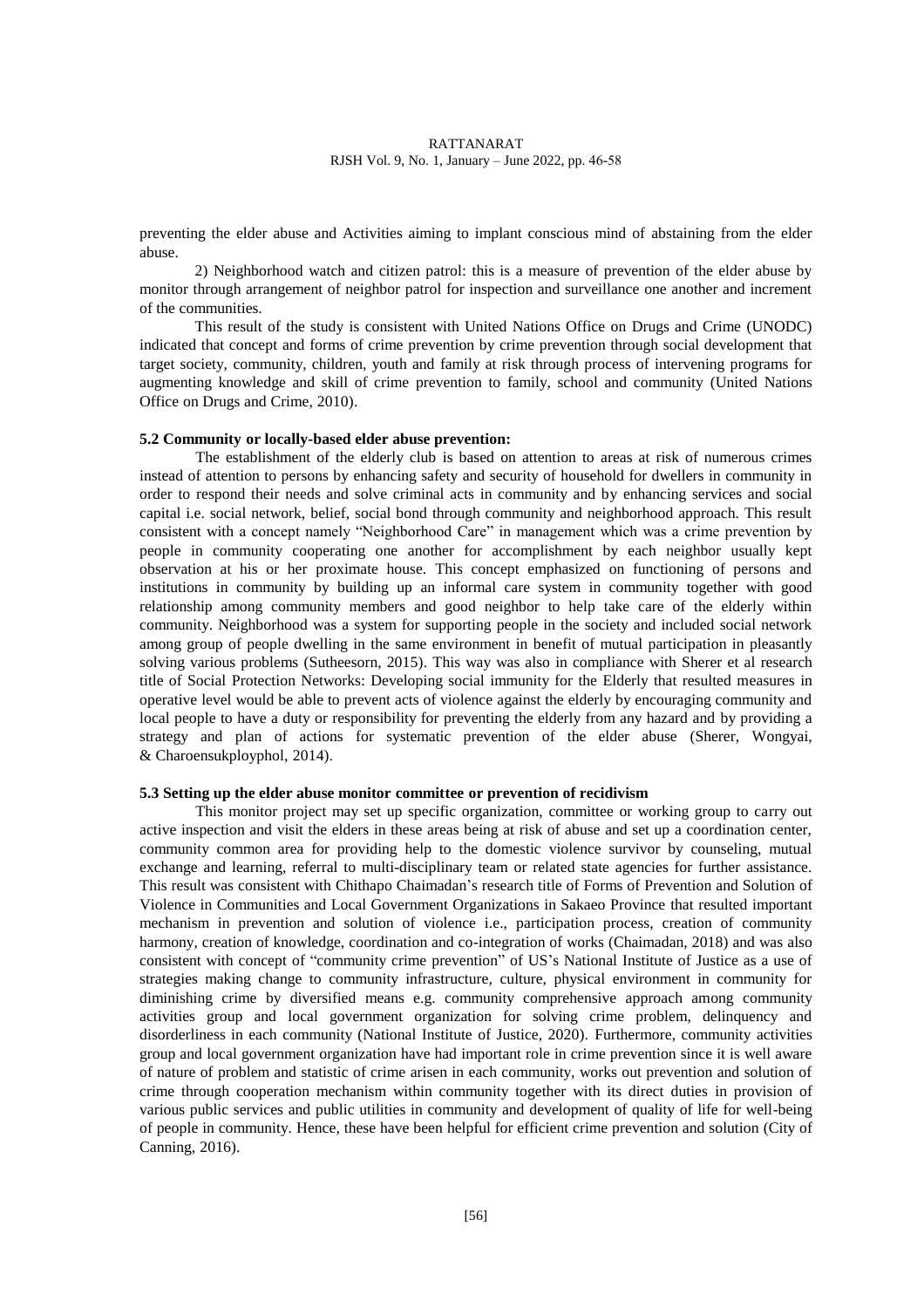# **6. Conclusion**

Accordingly, the research concluded that good practice of prevention the problem of elder abuse must include the following actions.

1) Elder abuse prevention through social development by educating the public for accurate comprehension about nature of elder abuse and elder abuse prevention and by providing education activities to involve participation of community members, mainstay of elderly club, volunteers in the areas and family members for their accurate comprehension as well as provision of neighborhood watch and citizen patrol by arrangement of neighbor to patrol for inspection and surveillance one another.

2) Community or locally-based elder abuse prevention by application of the concept of neighborhood care by community members helping take care of the elders in community equivalent to good neighbor and spotlight role of Buddhist monks participating in querying about livelihood and providing care of the elders in community.

3) Provision of the elder abuse monitor or prevention of recidivism project in particular group of elders at risk of abuse in the areas by possible setting up specific organization, committee or working group to carry out inspection and visit to such elders or by specific person.

4) Protection and assistance of the abused elder and use of community justice system in dispute resolution. When the elder abuse incident is seen or known anyway, it can be reported to competent officer for instant restraining of the incident. Meanwhile, community justice system can be used in mediation to prevent recidivism of the elder abuse. Accordingly, the aforementioned research result would be further a part of moving forward on prevention and solution of the problem of elder abuse in compliance with context of Thai society.

### **7. Acknowledgements**

This research was supported by Thai Health Promotion Foundation, Thailand. I would like to express my deep gratitude to Professor Sasipat Yordpetch, my research Advisor, and Associate Professor Dr. Decha Sungkawon, my research supervisor, for their patient guidance, enthusiastic encouragement and useful critiques of this research work. In addition, I am grateful for Nang Rong Town Municipality, Buriram province and every related part in community i.e. community chairman, committee members, folk philosopher, village health volunteers (VHV), elderly home care volunteers (EHCV), abbot of Mai Rae Rai Thong Temple for suggestions and all their help. Finally, I most gratefully acknowledge my parents and my research team for all their support throughout the period of this research.

#### **8. References**

Adulyadej, B. (2007). Domestic Violence Victim Protection Act B.E. 2550. *Government Gazette*, *125*, 1–8. Chaimadan, C. (2018). Social Violence Prevention and Solution Model of the Communities and Local

Government in Sakaeo Province. *The Journal Of Faculty Of Applied Arts*, *11*(1), 30-38. Channel 7 Online. (2019, October 2). *Sad news! Psychiatric daughter being unaware of mother's death,* 

- *living with swollen corpse in her home for four days.* Retrieved from https://news.ch7.com/ detail/366780
- City of Canning. (2016). *Community Safety and Crime Prevention Plan 2016-2020*. Retrieved from https://www.canning.wa.gov.au/CanningWebsite/media/Files/Community/Safe-Communities/Community-Safety-and-Crime-Prevention-Plan-2016-2020.pdf
- Jutrakul, P. (2016). *Research result found the most elderly mentally abused*. Retrieved from http://www.thaihealth.or.th/Content/40979-ผลวิจัยพบ%20ผู้สูงอายุถูกกระท ารุนแรงด้านจิตใจสูงสุด%20.html
- Kaosod Online. (2019, February 5)*. A daughter was shocked! Her bedridden 84-year mother raped by neighboring lustful 89-year aged man was dead by blood steam infection.* Retrieved from https://www.khaosod.co.th/breaking-news/news\_2177895
- National Institute of Justice. (2020). *Community Crime Prevention Strategies*. Retrieved from https://www.crimesolutions.gov/TopicDetails.aspx?ID=10